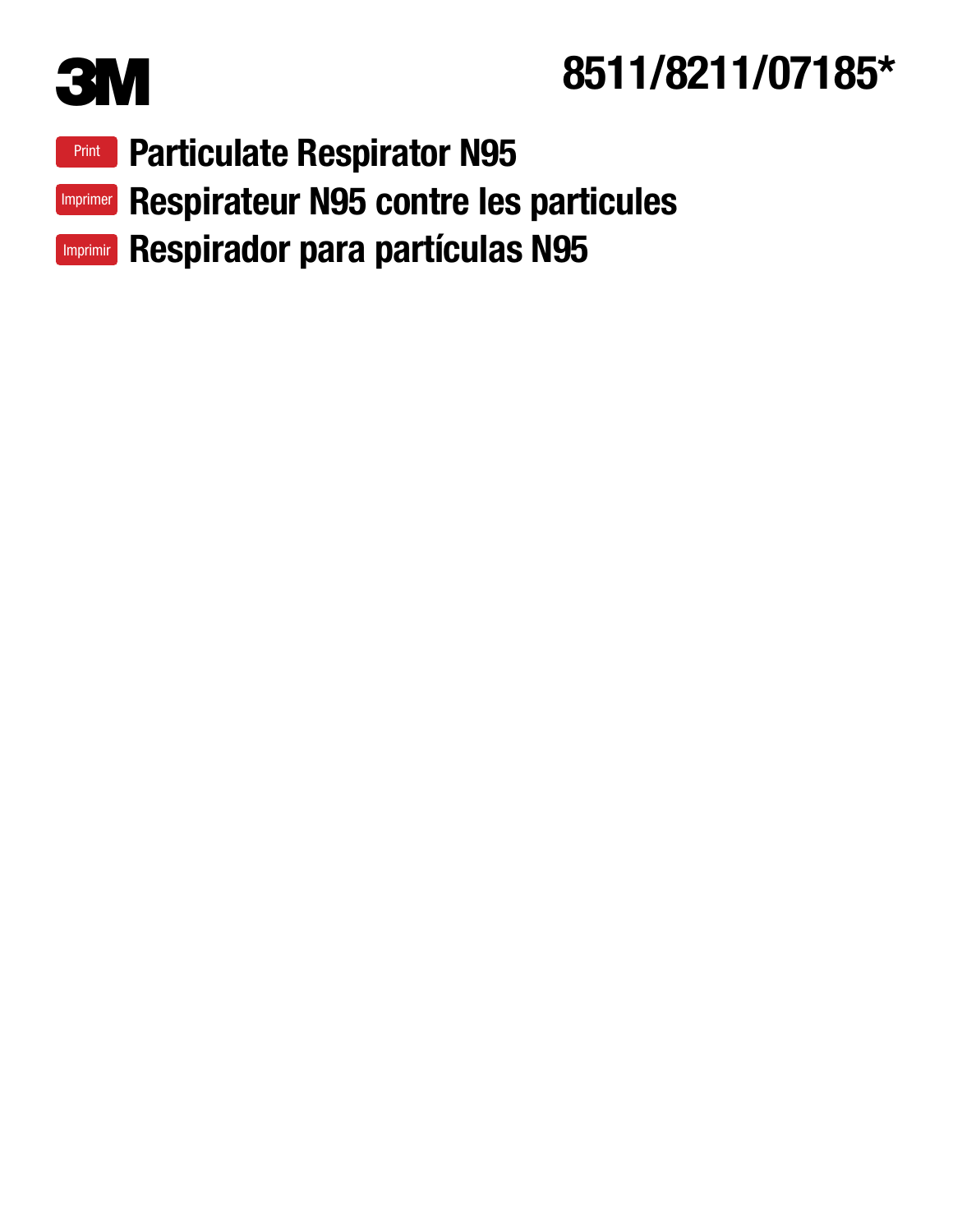## <span id="page-1-0"></span>**3M** Particulate Respirator N95



8511/8211/07185\*

*User Instructions* IMPORTANT: Keep these *User Instructions* for reference.

\* 07185 is a catalog number only. NIOSH approved as 3M™ Particulate Respirator N95 8511. See insert for approval label.



**A WARNING** 

This respirator helps protect against certain particles. Misuse may result in sickness or death. For proper use, see supervisor, or *User Instructions,* or call 3M in U.S.A., 1-800-247-3941. In Canada, call Technical Service at 1-800-267-4414.

#### 3M Personal Safety Division

3M Center, Building 0235-02-W-70 St. Paul, MN 55144-1000 © 3M 2014. All rights reserved. 3M is a trademark of 3M Company, used under license in Canada.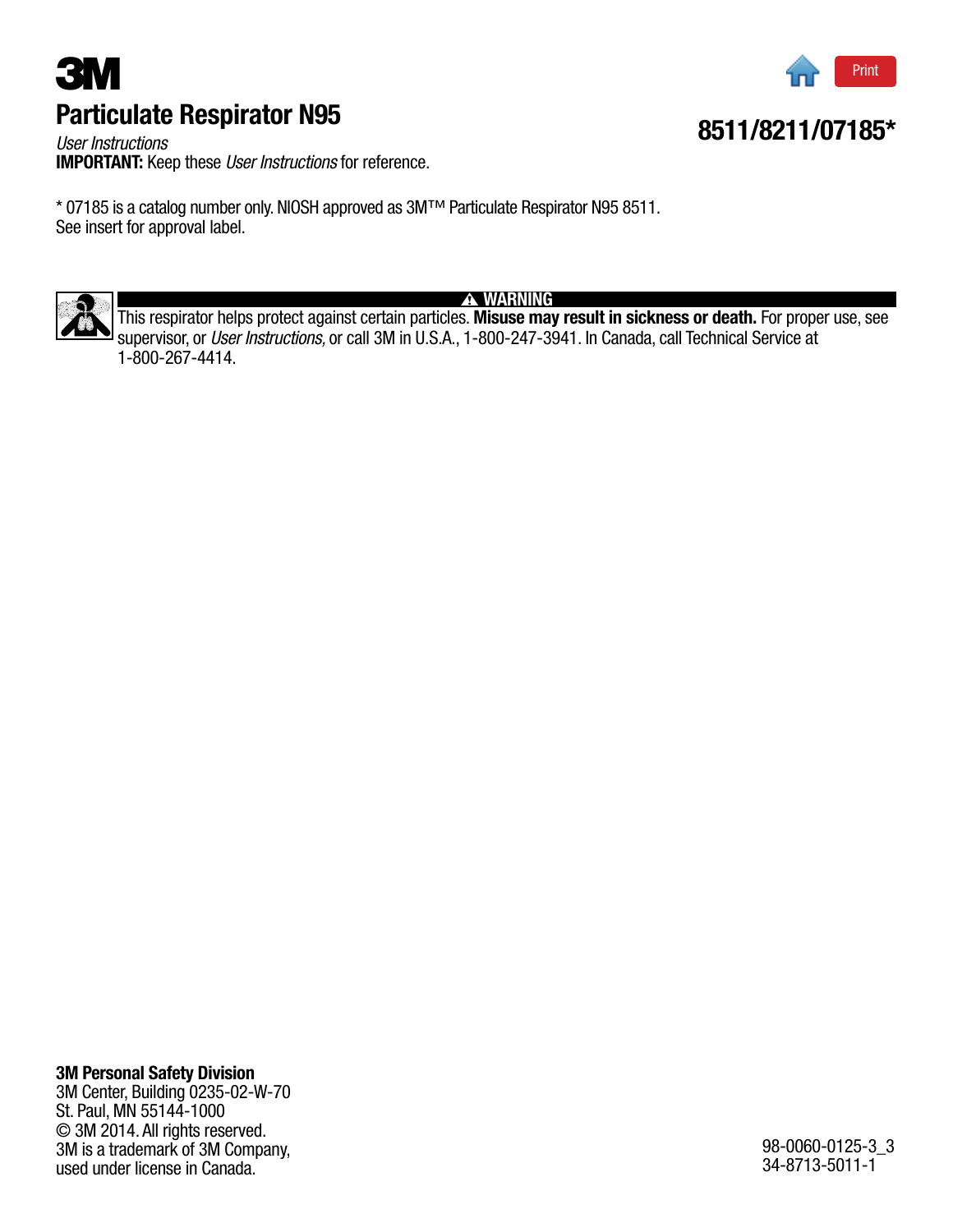### IMPORTANT

Before use, wearer must read and understand these *User Instructions*. Keep these instructions for reference.

#### Use For

Particles such as those from grinding, sanding, sweeping, sawing, bagging, or processing minerals, coal, iron ore, flour, metal, wood, pollen, and certain other substances. Liquid or non-oil based particles from sprays that do not also emit oil aerosols or vapors. Follow all applicable local regulations. For additional information on 3M use recommendations for this class of respirator please consult the 3M Respirator Selection Guide found on the 3M Personal Safety Division web site at www.3M.com/PPESafety or call 1-800-243-4630 in U.S.A. In Canada call 1-800-267-4414.

#### Do Not Use For

Do not use for gases and vapors, oil aerosols, asbestos, or sandblasting; particulate concentrations that exceed either 10 times the occupational exposure limit or applicable government regulations, whichever is lower. In the U.S., do not use when the Occupational Safety and Health Administration (OSHA) substance specific standards, such as those for, arsenic, cadmium, lead in the construction industry, or 4,4'-methylene dianiline (MDA), specify other types of respiratory protection. This respirator does not supply oxygen.

#### Biological Particles

This respirator can help reduce inhalation exposures to certain airborne biological particles (e.g. mold, *Bacillus anthracis, Mycobacterium tuberculosis,* etc.) but cannot eliminate the risk of contracting infection, illness or disease. OSHA and other government agencies have not established safe exposure limits for these contaminants.

#### Use Instructions

- 1. Failure to follow all instructions and limitations on the use of this respirator and/or failure to wear this respirator during all times of exposure can reduce respirator effectiveness and may result in sickness or death.
- 2. In the U.S., before occupational use of this respirator, a written respiratory protection program must be implemented meeting all the requirements of OSHA 29 CFR 1910.134 such as training, fit testing, medical evaluation, and applicable OSHA substance specific standards. In Canada, CSA standard Z94.4 requirements must be met and/or requirements of the applicable jurisdiction, as appropriate. Follow all applicable local regulations.
- 3. The particles which can be dangerous to your health include those so small that you cannot see them.
- 4. Leave the contaminated area immediately and contact supervisor if dizziness, irritation, or other distress occurs.
- 5. Store the respirator away from contaminated areas when not in use.
- 6. Inspect respirator before each use to ensure that it is in good operating condition. Examine all the respirator parts for signs of damage including the two headbands, staples, exhalation valve and noseclip. The respirator should be disposed of immediately upon observation of damaged or missing parts. Filtering facepieces are to be inspected prior to each use to assure there are no holes in the breathing zone other than the punctures around staples and no damage has occurred. Enlarged holes resulting from ripped or torn filter material around staple punctures are considered damage. Immediately replace respirator if damaged. Staple perforations do not affect NIOSH approval.
- 7. Conduct a user seal check before use as specified in the Fitting Instructions section. If you cannot achieve a proper seal, do not use the respirator.
- 8. Dispose of used product in accordance with applicable regulations.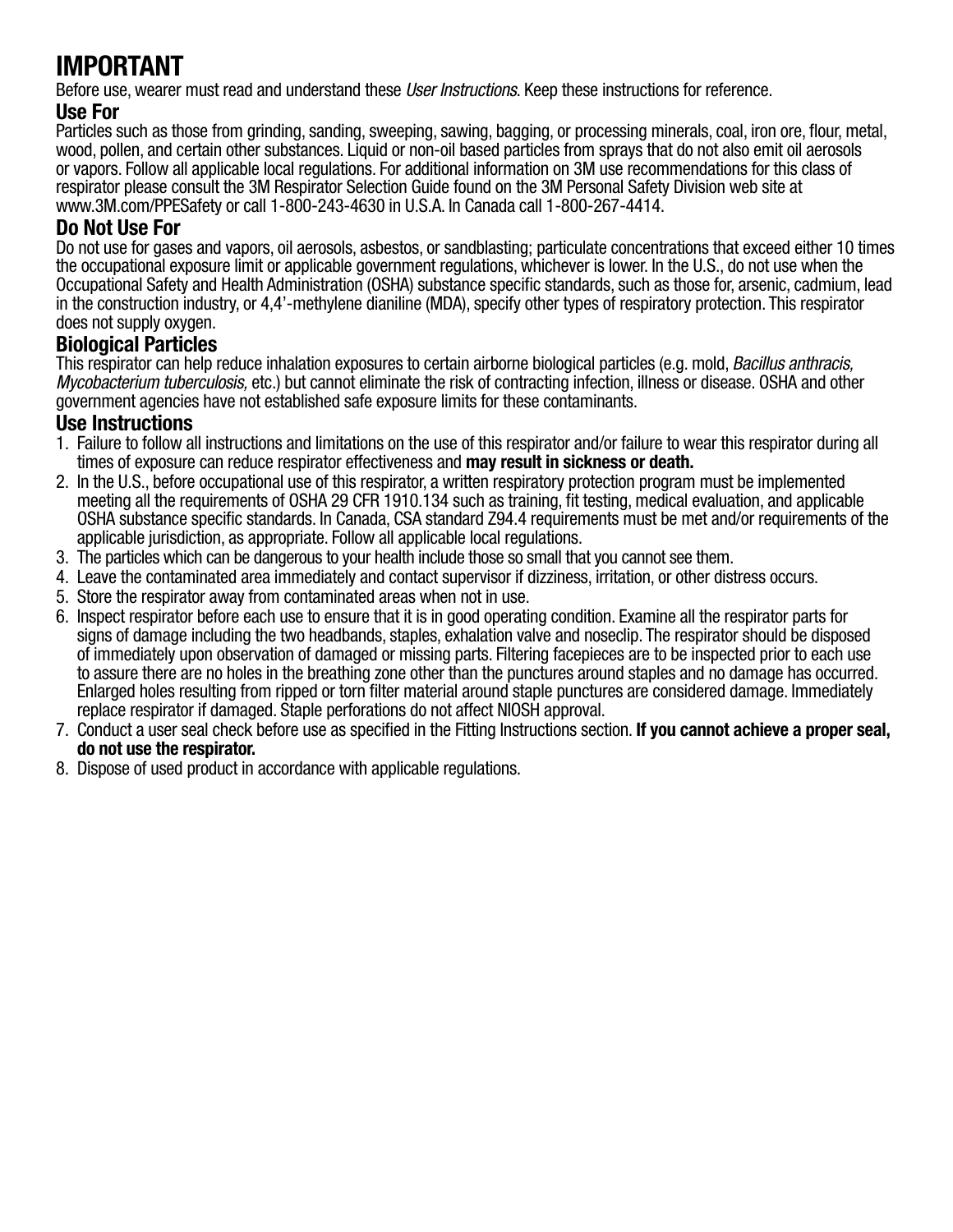#### Use Limitations

- 1. This respirator does not supply oxygen. Do not use in atmospheres containing less than 19.5% oxygen.
- 2. Do not use when concentrations of contaminants are immediately dangerous to life or health, are unknown or when concentrations exceed 10 times the permissible exposure limit (PEL) or according to specific OSHA standards or applicable government regulations, whichever is lower.
- 3. Do not alter, wash, abuse or misuse this respirator.
- 4. Do not use with beards or other facial hair or other conditions that prevent a good seal between the face and the sealing surface of the respirator.
- 5. Respirators can help protect your lungs against certain airborne contaminants, They will not prevent entry through other routes such as the skin, which would require additional personal protective equipment (PPE).
- 6. This respirator is designed for occupational/professional use by adults who are properly trained in their use and limitations. This respirator is not designed to be used by children.
- 7. Individuals with a compromised respiratory system, such as asthma or emphysema, should consult a physician and must complete a medical evaluation prior to use.
- 8. When stored in accordance with temperature and humidity conditions specified the product may be used until the "use by" date specified on packaging.

### Storage Conditions and Shelf Life

Before use, store respirators in the original packaging, away from contaminated areas, dust, sunlight, extreme temperatures, excessive moisture and damaging chemicals. When stored in accordance with temperature and humidity conditions specified the product may be used until the "use by" date specified on packaging. Always inspect product and conduct a user seal check before use as specified in *User Instructions.* If you cannot achieve a proper seal, do not use the respirator.



End of Shelf Life

Use respirators before the "use by" date specified on packaging



**<80%**

**+86˚F +30˚C** Storage Temperature Range  $-20^{\circ}$ C (-4°F) to  $+30^{\circ}$ C (+86°F)

Storage Maximum Relative Humidity <80% RH

#### Time Use Limitation

If respirator becomes damaged, soiled, or breathing becomes difficult, leave the contaminated area immediately and replace the respirator.

### FOR MORE INFORMATION

In United States, contact: Website: www.3M.com/PPESafety Technical Assistance: 1-800-243-4630

#### For other 3M products:

1-800-3M-HELPS or

1-651-737-6501

### RENSEIGNEMENTS SUPPLÉMENTAIRES

Aux États-Unis :

Internet : www.3M.com/PPESafety Assistance technique : 1 800 243-4630

#### Autres produits 3M :

1 800 364-3577 ou 1 651 737-6501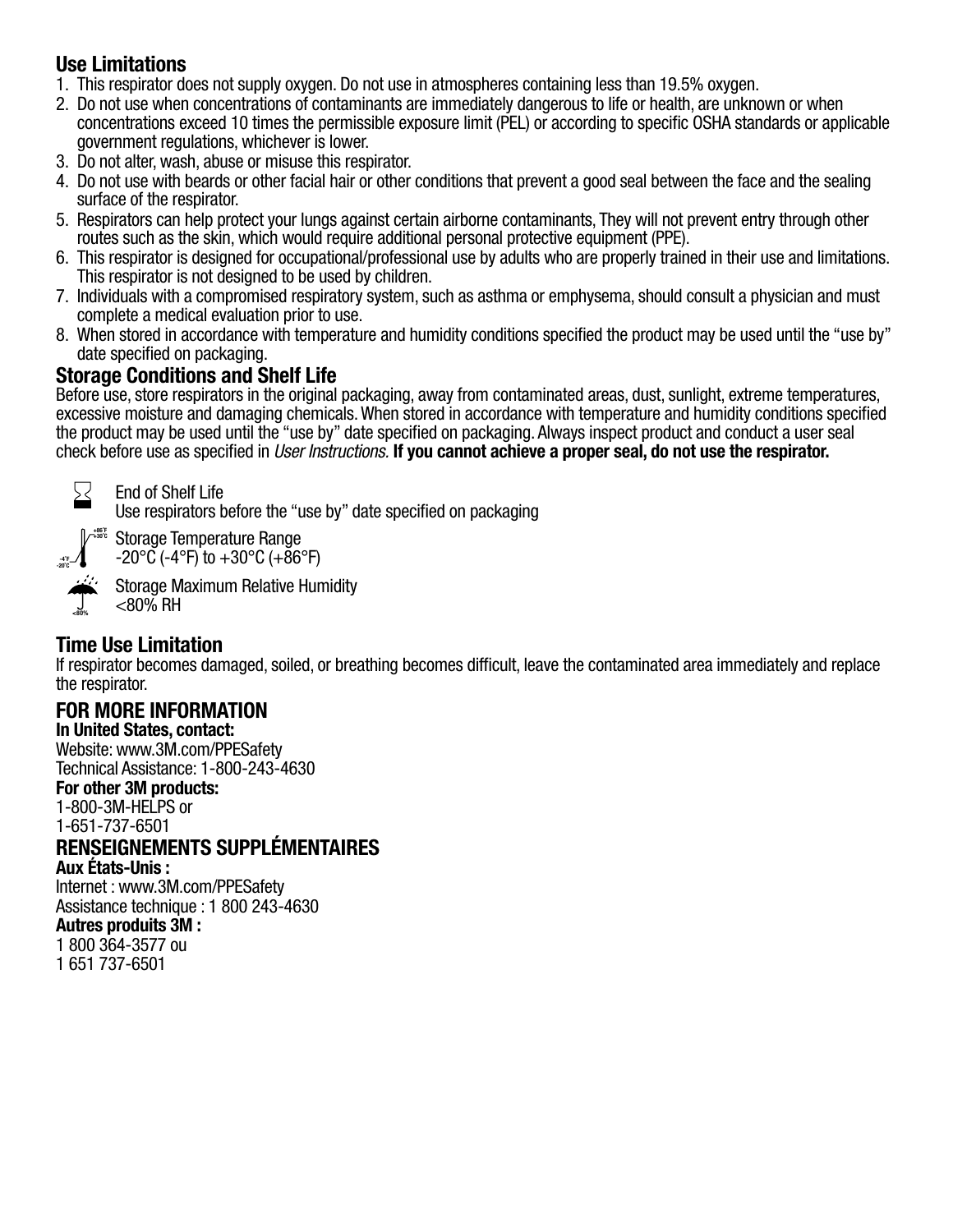

#### Fitting Instructions Must be followed each time respirator is worn.

- 1. Cup the respirator in your hand, with the nosepiece at your 2. Position the respirator under your chin with the nosepiece fingertips, allowing the headbands to hang freely below your hand (Fig. 1).
- 3. Place your fingertips from both hands at the top of the metal 4. Perform a User Seal Check prior to each wearing. To check nosepiece. Using two hands, mold the nose area to the shape of your nose by pushing inward while moving your fingertips down both sides of the nosepiece (Fig. 3).
- A Pinching the nosepiece using one hand may result in improper fit and less effective respirator performance. Use two hands.
- up. Pull the top strap over your head resting it high at the top back of your head. Pull the bottom strap over your head and position it around the neck below the ears (Fig. 2).
- the respirator-to-face seal, place both hands completely over the respirator and inhale sharply. Be careful not to disturb the position of the respirator. A negative pressure should be felt inside the respirator. If air leaks around nose, readjust the nosepiece as described in step 3. If air leaks at the respirator edges, work the straps back along the sides of your head. If you CANNOT achieve a proper seal, DO NOT enter the contaminated area. See your supervisor.

#### Removal Instructions

See step 2 of Fitting Instructions and cup respirator in hand to maintain position on face. Pull bottom strap over head. Still holding respirator in position, pull top strap over head and remove respirator.

#### NIOSH Approved: N95

At least 95% filtration efficiency against solid and liquid aerosols that do not contain oil.



**3M St. Paul, Minnesota, USA 1-800-243-4630 8511 Series Respirators**



**THESE RESPIRATORS ARE APPROVED ONLY IN THE FOLLOWING CONFIGURATIONS:**

#### **RESPIRATOR COMPONENTS**

|                                                 |      | FILTERING FACEPIECE |      |      |                   |          |  |
|-------------------------------------------------|------|---------------------|------|------|-------------------|----------|--|
| <b>CAUTIONS AND</b><br>LIMITATIONS <sup>2</sup> | 8516 | 8515                | 8511 | 8211 | <b>PROTECTION</b> | TC-      |  |
| <b>ABCJMNOP</b>                                 |      |                     |      |      | N95               | 84A-1299 |  |

**1. PROTECTION**

**N95 - Particulate Filter** (95% filter efficiency level) effective against particulate aerosols free of oil; time use restrictions may apply.

- **2. CAUTIONS AND LIMITATIONS**
	- A Not for use in atmospheres containing less than 19.5 percent oxygen.
	- B Not for use in atmospheres immediately dangerous to life or health.
	- C Do not exceed maximum use concentrations established by regulatory standards.
	- J Failure to properly use and maintain this product could result in injury or death.
	- M All approved respirators shall be selected, fitted, used and maintained in accordance with MSHA, OSHA and other applicable regulations.
	- N Never substitute, modify, add, or omit parts. Use only exact replacement parts in the configuration as specified by the manufacturer.
	- O Refer to User's Instructions, and/or maintenance manuals for information on use and maintenance of these respirators.
	- P NIOSH does not evaluate respirators for use as surgical masks.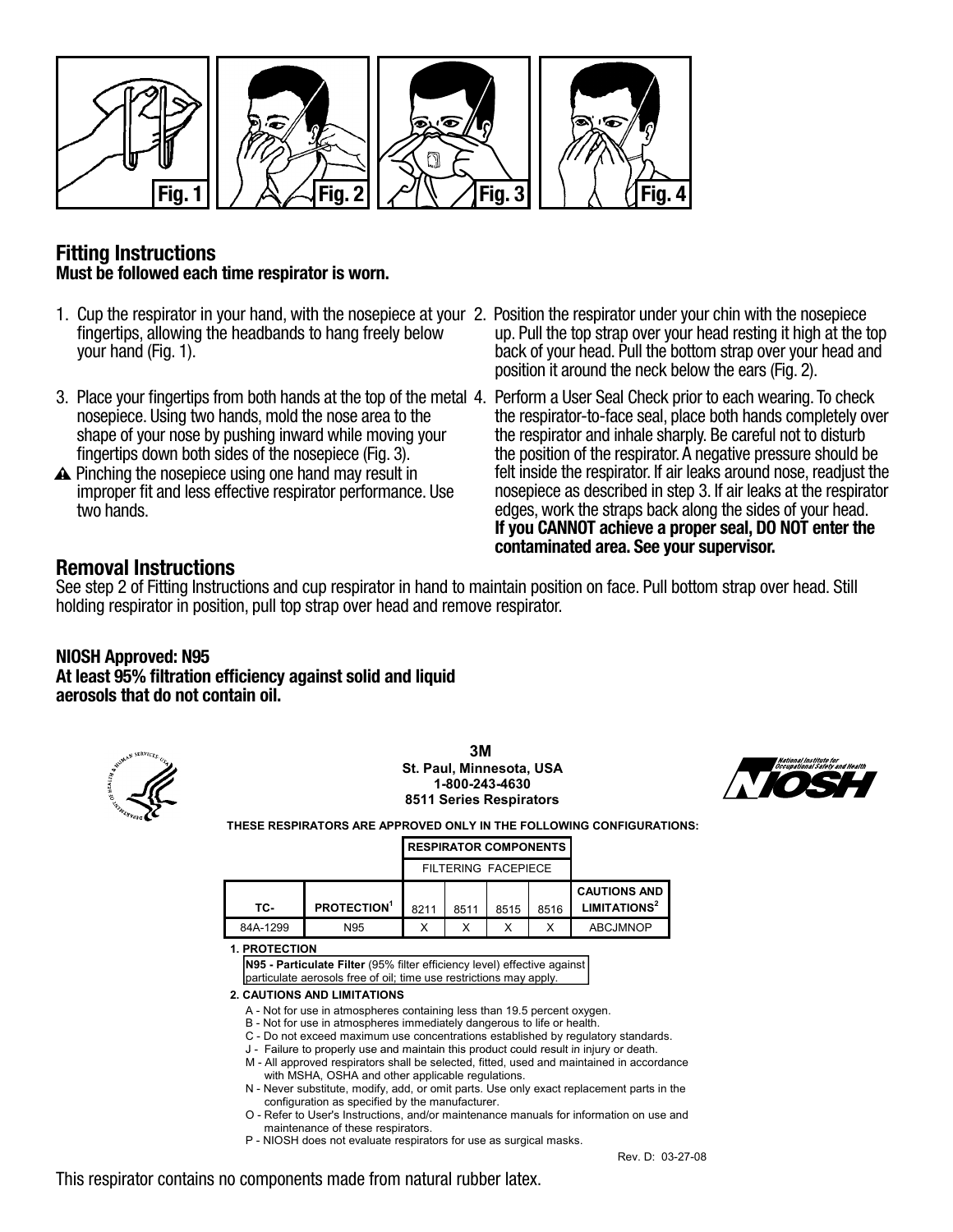### <span id="page-5-0"></span>**3M** Respirateur N95 contre les particules



*Directives d'utilisation* IMPORTANT : Conserver ces *directives d'utilisation* à titre de référence.

\* 07185 n'est qu'un numéro de référence. Homologué par le NIOSH sous la désignation suivante : respirateur N95 8511 3M™ contre les particules.

Consulter l'encart pour l'étiquette d'homologation.



#### **A MISE EN GARDE**

Ce respirateur protège contre certaines particules. Une mauvaise utilisation peut provoquer des problèmes de santé ou la mort. Pour tout renseignement sur l'utilisation adéquate de ce produit, consulter son superviseur, lire les *directives d'utilisation* ou communiquer, au Canada, avec le Service technique au 1 800 267-4414.

3M Personal Safety Division 3M Canada Company P.O. Box 5757 London, Ontario N6A 4T1

Division des produits de protection individuelle de 3M Compagnie 3M Canada C.P. 5757 London (Ontario) N6A 4T1 © 2014, 3M. Tous droits réservés. 3M est une marque de commerce de 3M, utilisée sous licence au Canada.

### 8511/8211/07185\*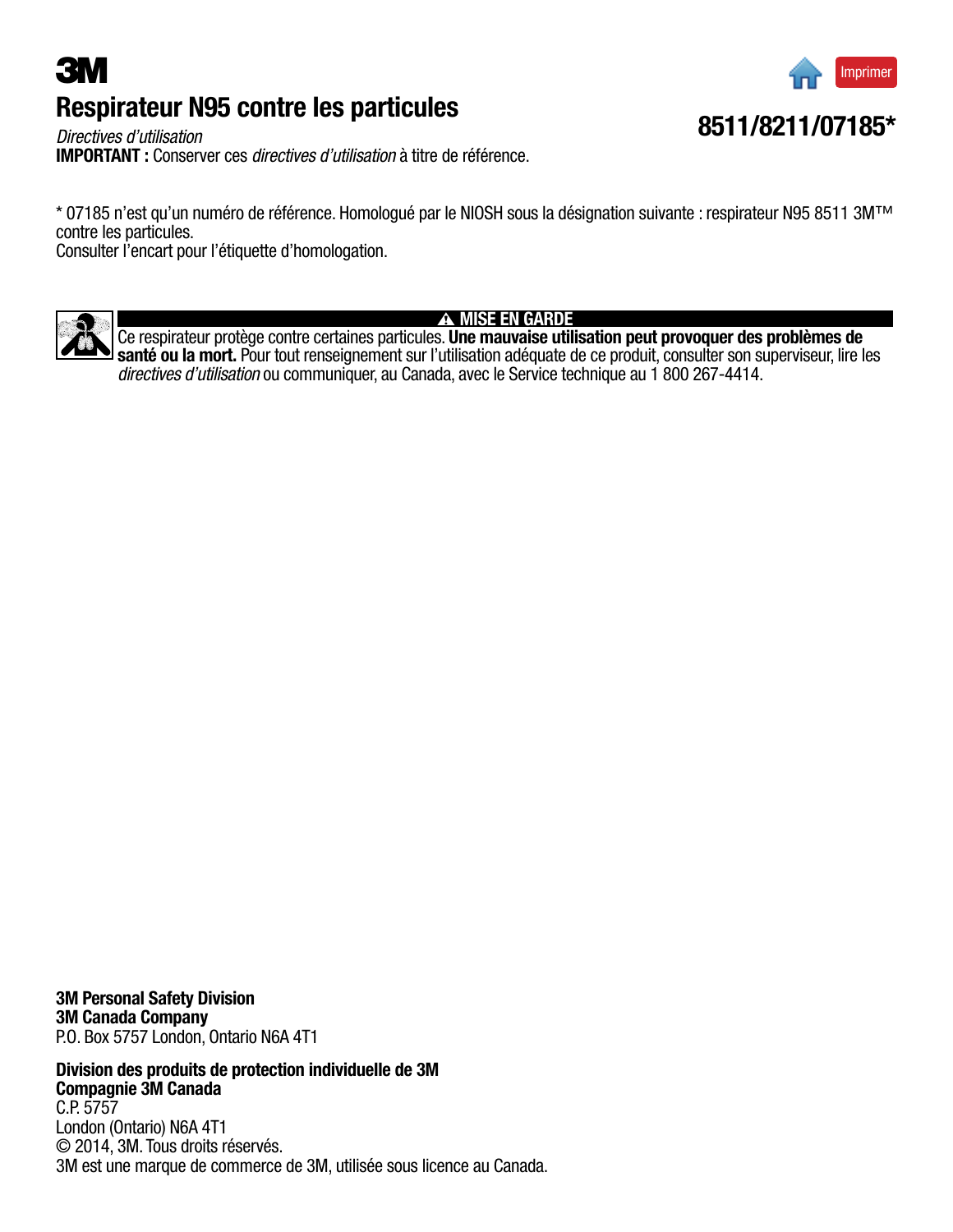### IMPORTANT

Avant de se servir du produit, l'utilisateur doit lire et comprendre les présentes *directives d'utilisation*. Conserver ces directives d'utilisation à titre de référence.

#### Utiliser pour

Les particules provenant du meulage, du ponçage, du découpage à la scie, du balayage, de l'ensachage et du traitement des minéraux, du charbon, du minerai de fer, de la farine, du métal et du bois ainsi que le pollen et certaines autres substances. La protection des voies respiratoires contre les particules liquides ou exemptes d'huile, provenant des vaporisateurs qui n'émettent pas d'huile en aérosol ou de vapeurs. Suivre tous les règlements locaux applicables. Pour obtenir de plus amples renseignements sur les recommandations d'utilisation de 3M pour cette catégorie de respirateurs, consulter le guide de sélection des respirateurs de 3M sur le site Web de la Division des produits de protection individuelle de 3M à l'adresse www.3M.com/PPESafety ou composer, au Canada, le 1 800 267-4414.

#### Ne pas utiliser pour

Les gaz, les vapeurs, les aérosols à base d'huile, l'amiante ou le décapage au jet de sable, les concentrations de particules 10 fois supérieures à la limite d'exposition admissible en milieu de travail ou aux limites applicables établies par le gouvernement, selon la valeur la moins élevée. Aux États-Unis, ne pas utiliser si des normes de l'Occupational Safety and Health Administration (OSHA) concernant des substances précises, comme celles concernant l'arsenic, le cadmium, le plomb dans l'industrie de la construction ou le diamino-4,4' diphénylméthane (MDA), recommandent d'autres types de protection respiratoire. Ce respirateur ne fournit pas d'oxygène.

#### Particules biologiques

Ce respirateur peut réduire l'exposition par inhalation à certaines particules biologiques en suspension dans l'air (p. ex., moisissures, bacille du charbon, bacille de Koch, etc.), mais il n'élimine pas le risque de contracter une infection ou une maladie. L'OSHA et d'autres organismes gouvernementaux n'ont pas établi de limites d'exposition sécuritaires pour ces contaminants.

#### Directives d'utilisation

- 1. Tout manquement aux directives et aux restrictions relatives à l'utilisation de ce respirateur pendant la durée complète de l'exposition peut en diminuer l'efficacité et **provoquer des problèmes de santé ou la mort.**
- 2. Aux États-Unis, avant d'utiliser ce respirateur en milieu professionnel, mettre sur pied un programme de protection respiratoire écrit, conforme au règlement 29 CFR 1910.134 de l'OSHA, en matière de formation, d'essai d'ajustement et d'évaluation médicale par exemple, et aux normes de l'OSHA relatives aux substances. Au Canada, se conformer à la norme Z94.4 de la CSA et/ou aux exigences de l'autorité compétente de sa région, le cas échéant. Suivre tous les règlements locaux applicables.
- 3. Les particules jugées dangereuses pour la santé englobent les particules trop petites pour être visibles à l'œil nu.
- 4. Quitter immédiatement la zone contaminée et communiquer avec son superviseur si des étourdissements, une irritation ou tout autre malaise se manifestent.
- 5. Entre chaque utilisation, entreposer le respirateur hors des zones contaminées.
- 6. Inspecter le respirateur avant chaque utilisation pour s'assurer qu'il est en bon état de fonctionnement. Examiner tous les composants du respirateur pour voir s'ils sont endommagés, y compris les serre-têtes, les agrafes, la soupape d'exhalation et la pince nasale. Mettre immédiatement le respirateur au rebut s'il est endommagé ou si des pièces sont manquantes. Inspecter les masques filtrants avant chaque utilisation pour s'assurer qu'il n'y a pas de trou dans la zone de respiration, à part les perforations des agrafes, et qu'ils ne sont pas endommagés. Les trous agrandis en raison d'une déchirure du matériau filtrant autour des perforations des agrafes constituent un dommage. Remplacer immédiatement le respirateur s'il est endommagé. Les perforations des agrafes n'affectent pas l'homologation du NIOSH.
- 7. Avant l'utilisation, procéder à une vérification de l'ajustement comme le recommandent la section relative aux directives d'ajustement. Si l'ajustement n'est pas étanche, ne pas utiliser le respirateur.
- 8. Mettre le produit usé au rebut conformément aux règlements applicables.

#### Restrictions d'utilisation

- 1. Ce respirateur ne fournit pas d'oxygène. Ne pas utiliser lorsque la concentration ambiante en oxygène est inférieure à 19,5%.
- 2. Ne pas utiliser si les concentrations des contaminants présentent un danger immédiat pour la vie ou la santé, si elles sont inconnues ou si elles sont supérieures à 10 fois la limite d'exposition admissible, aux normes spécifiques de l'OSHA ou aux règlements gouvernementaux applicables, selon la valeur la moins élevée.
- 3. Ne pas modifier, laver ou utiliser ce respirateur de façon abusive ou incorrecte.
- 4. Ne pas utiliser si on porte la barbe ou des poils, ou si on présente toute autre condition susceptible d'empêcher un contact direct entre le joint facial du masque et le visage.
- 5. Les respirateurs peuvent protéger les poumons contre certains contaminants en suspension dans l'air. Ils n'empêchent pas l'entrée par d'autres voies d'exposition, comme la peau, ce qui nécessite d'autre matériel de protection individuelle approprié.
- 6. Ce respirateur est conçu pour une utilisation industrielle/professionnelle par des adultes adéquatement formés quant à son utilisation et qui en connaissent les limites et les restrictions. Ce respirateur n'est pas conçu pour être utilisé par des enfants.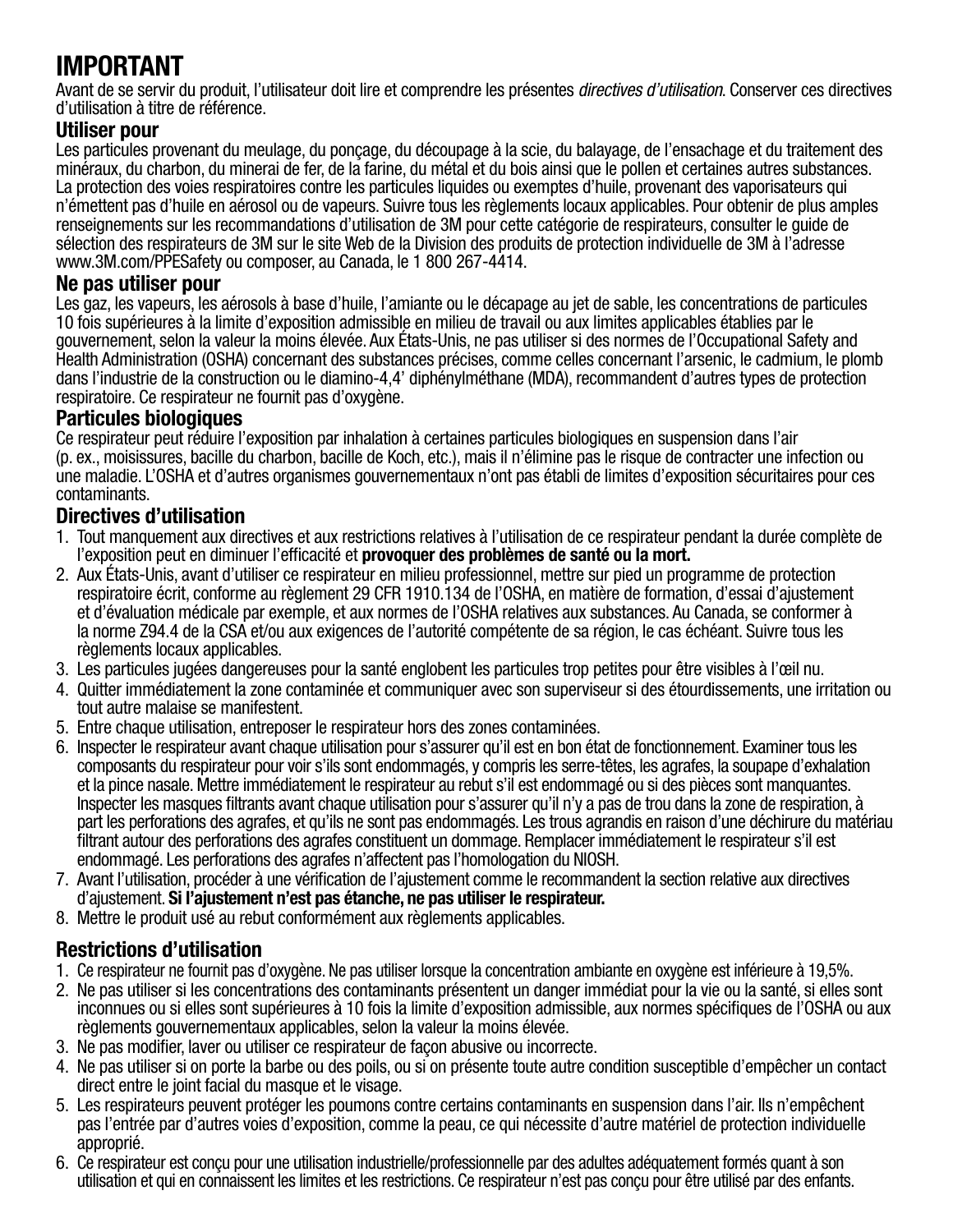- 7. Les personnes qui sont atteintes de maladies respiratoires comme l'asthme ou l'emphysème doivent consulter un médecin et passer un examen médical avant d'utiliser le respirateur.
- 8. Si le respirateur est entreposé conformément aux conditions d'humidité et de température spécifiées il est utilisable jusqu'à la date de péremption indiquée sur l'emballage.

#### Conditions d'entreposage et durée de conservation

Avant l'utilisation, conserver le respirateur dans son emballage d'origine dans un lieu à l'abri des zones contaminées, de la poussière, du soleil, des températures extrêmes, de l'humidité excessive et des produits chimiques dommageables. Si le respirateur est entreposé conformément aux conditions d'humidité et de température indiquées il est utilisable jusqu'à la date limite indiquée sur l'emballage. Avant l'utilisation, toujours inspecter le produit et procéder à une vérification de l'ajustement comme le recommandent les *directives d'utilisation.* Si l'ajustement n'est pas étanche, ne pas utiliser le respirateur.



**-4˚F -20˚C**

Fin de la durée de conservation

Utiliser le respirateur avant la date de péremption indiquée sur l'emballage.

**+86˚F +30˚C** Plage de températures d'entreposage

 $-20$  à  $30^{\circ}$ C ( $-4$  à  $86^{\circ}$ F)

Humidité relative maximale pour l'entreposage



#### **<80%** Durée maximale d'utilisation

Si le respirateur est endommagé, souillé ou si la respiration devient difficile, quitter la zone contaminée immédiatement et remplacer le respirateur.

#### POUR OBTENIR DE PLUS AMPLES RENSEIGNEMENTS/ FOR MORE INFORMATION

#### Au Canada, communiquer avec/In Canada, contact :

Internet : www.3M.ca/Safety

Assistance technique/Technical Assistance :

1 800 267-4414

Centre communication-client/Customer Care Center : 1 800 364-3577



#### Directives d'ajustement Suivre les directives d'ajustement chaque fois qu'on utilise le respirateur.

- 1. Placer le respirateur dans le creux de la main, la pince nasale 2. Placer le respirateur sous le menton en dirigeant la pince sur le bout des doigts, en laissant pendre les courroies librement (Fig. 1).
- 3. Placer le bout des doigts des deux mains sur le dessus de la 4. Effectuer une vérifi cation de l'ajustement avant chaque pince nasale métallique. À l'aide des deux mains, mouler la section nasale à la forme du nez en appuyant sur la pince et en déplaçant le bout des doigts vers le bas des deux côtés de la pince nasale (Fig. 3).
- A Le fait d'utiliser une seule main pour modeler la pince nasale peut résulter en un mauvais ajustement du respirateur et en réduire l'efficacité. On doit utiliser les deux mains.
- nasale vers le haut. Passer la courroie supérieure pardessus la tête et la placer derrière la tête vers le haut. Passer ensuite la courroie inférieure par-dessus la tête et la placer autour du cou, sous les oreilles (Fig. 2).
- utilisation. Pour vérifi er l'étanchéité du respirateur contre le visage, placer les deux mains de manière à couvrir complètement le respirateur et expirer. Veiller à ne pas déplacer le respirateur. Une pression négative devrait se faire sentir à l'intérieur du respirateur. En cas de fuite d'air autour du nez, rajuster la pince nasale comme le décrit l'étape 3. Si l'air fuit aux bords du respirateur, replacer les courroies latérales vers l'arrière de la tête. Si l'ajustement N'est PAS étanche, NE PAS pénétrer dans la zone contaminée. Consulter son superviseur. Directives de retrait

Voir l'étape 2 des directives d'ajustement en ayant la main sur le respirateur pour le maintenir contre le visage. Faire passer la courroie inférieure par-dessus la tête. En maintenant le respirateur contre le visage, passer la courroie supérieure pardessus la tête et retirer le respirateur.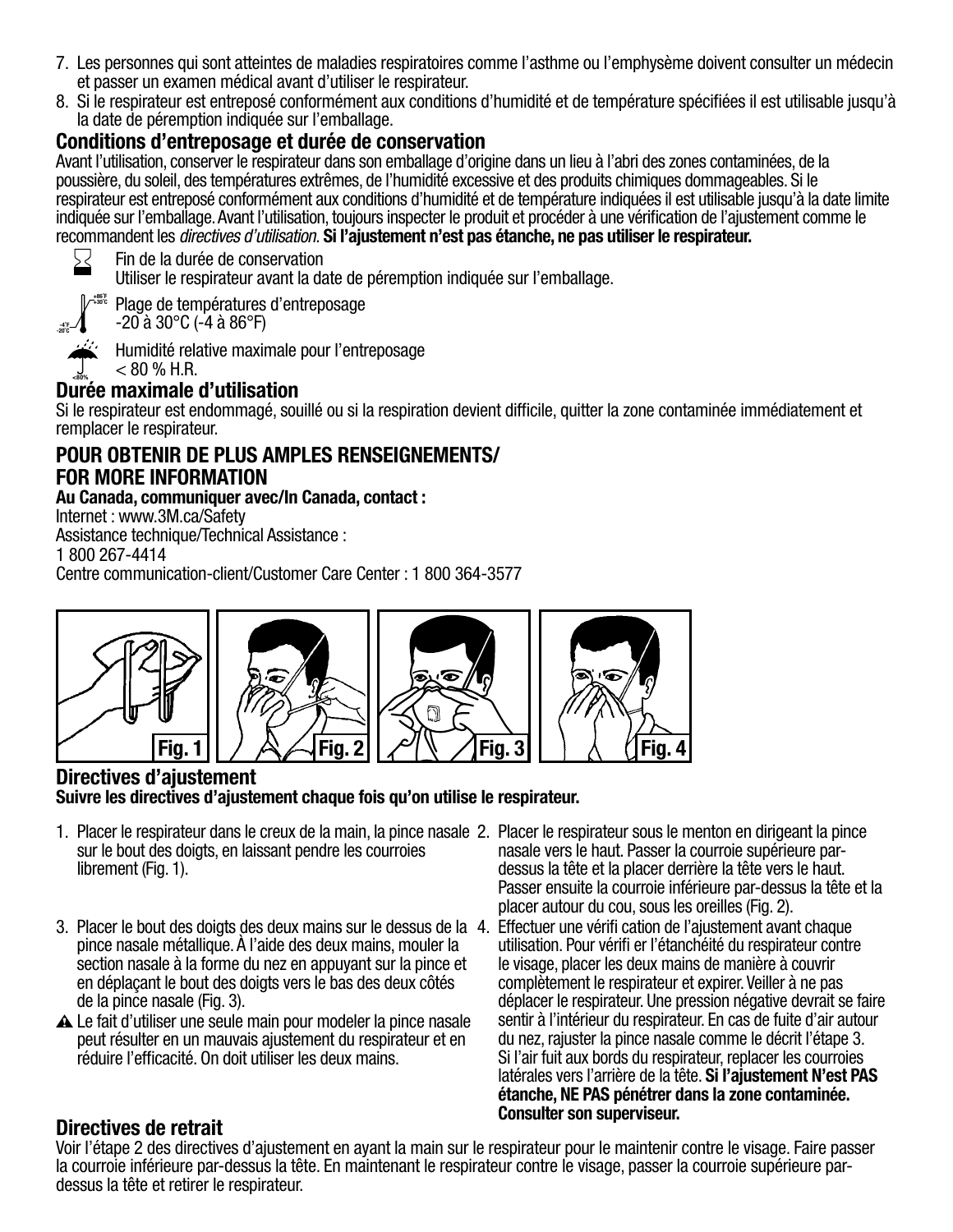#### Homologation du NIOSH : N95 \* Degré d'efficacité de filtrage d'au moins 95% contre les aérosols solides et liquides exempts d'huile



**3M St. Paul, Minnesota, É.-U. 1 800 243-4630 Respirateurs de série 8511**



**CES RESPIRATEURS SONT HOMOLOGUÉS UNIQUEMENT DANS LES CONFIGURATIONS SUIVANTES :**

|          |                         |      |      | <b>COMPOSANTS DU</b><br><b>RESPIRATEURS</b> |      |                                 |
|----------|-------------------------|------|------|---------------------------------------------|------|---------------------------------|
|          |                         |      |      | Masque filtrant                             |      |                                 |
|          |                         |      |      |                                             |      | <b>AVERTISSEMENTS ET</b>        |
| TC-      | PROTECTION <sup>1</sup> | 8211 | 8511 | 8515                                        | 8516 | <b>RESTRICTIONS<sup>2</sup></b> |
| 84A-1299 | N95                     | Χ    |      | x                                           | Х    | <b>ABCJMNOP</b>                 |

**1. PROTECTION**

**Filtre N95 contre les particules (niveau d'efficacité du filtre de 95%) efficace contre les aérosols contenant des particules exemptes d'huile. Des restrictions de durée d'utilisation peuvent s'appliquer.**

**2. AVERTISSEMENTS ET RESTRICTIONS**

- A Ne pas utiliser lorsque la concentration ambiante en oxygène est inférieure à 19,5%.
- B Ne pas utiliser si l'atmosphère présente un danger immédiat pour la vie ou la santé.
- C Ne pas utiliser en présence de concentrations supérieures au taux établi par la réglementation. J – L'utilisation et l'entretien inadéquats de ce produit peuvent provoquer des blessures ou la mort.
- M Tous les respirateurs homologués doivent être sélectionnés, ajustés, portés et entretenus conformément aux règlements de la MSHA, de l'OSHA et à tout autre
- règlement en vigueur. N – Ne jamais substituer ou modifier ce produit ni lui ajouter ou lui enlever des pièces. N'utiliser
- que les pièces de rechange exactes déterminées par le fabricant.
- O Consulter les Directives d'utilisation et/ou les manuels d'entretien pour obtenir des renseignements sur l'utilisation et l'entretien de ces respirateurs.
- P Le NIOSH n'évalue pas les respirateurs comme masques chirurgicaux.<br>Rév. D : 03-27-08

Ce respirateur est exempt de composants en latex de caoutchouc naturel.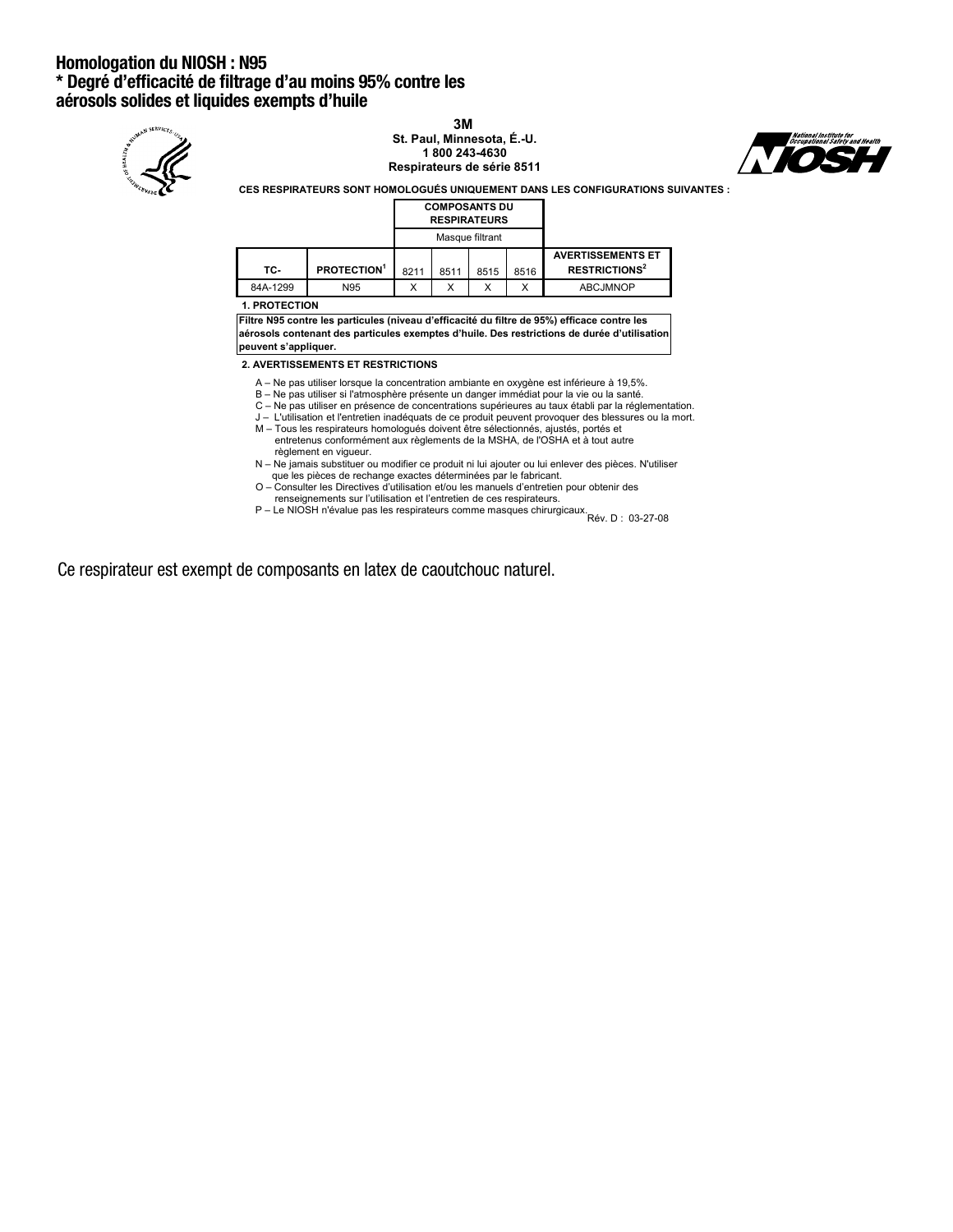## <span id="page-9-0"></span>**3M** Respirador para partículas N95

*Instrucciones* IMPORTANTE: Conserve estas *Instrucciones* para referencia futura.

\* 07185 sólo es un número de catálogo. Aprobado por NIOSH como Respirador para partículas 3M™ N95, 8511. Consulte la etiqueta de aprobación en el inserto.



#### **A ADVERTENCIA**

Este respirador ayuda a proteger contra ciertas partículas. El mal uso puede ocasionar enfermedad o incluso la muerte. Para su uso adecuado consulte a su supervisor, lea las *Instrucciones,* o llame a 3M en EUA al 1-800-247-3941. In. En Canadá llame al Servicio Técnico al 1-800-267-4414. En México llame al 01-800-712-0646; o contacte a 3M en su país.

### 3M México S.A. de C.V.

Av. Santa Fe No. 190 Col. Santa Fe, Del. Álvaro Obregón México D.F. 01210 © 3M 2014. Todos los derechos reservados. 3M es una marca comercial de 3M Company, usada bajo licencia en Canadá.



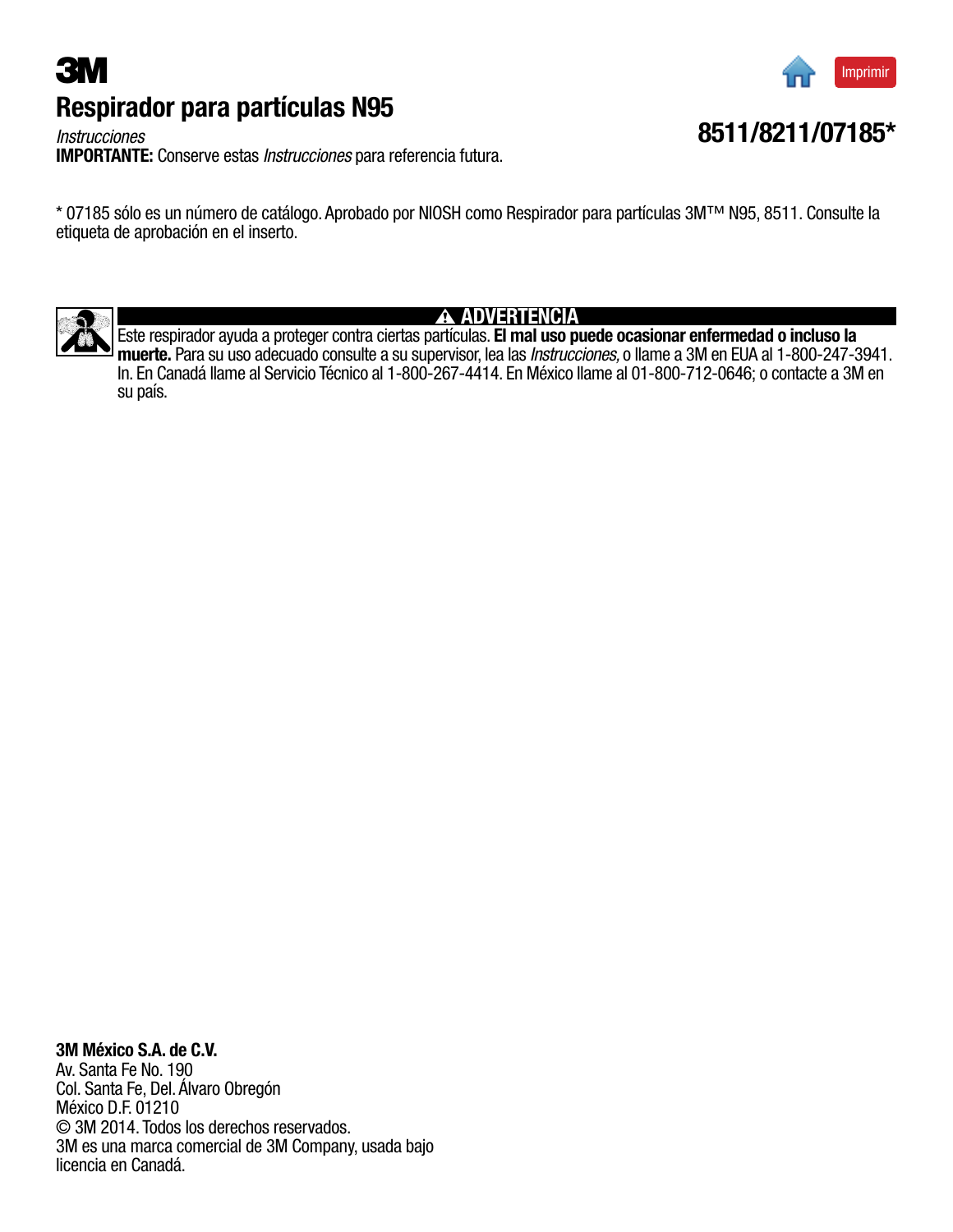### IMPORTANTE

Antes de usar el producto, el usuario debe leer y entender estas *Instrucciones.* Conserve estas instrucciones para referencia futura.

#### Usar para

Para partículas, como las presentes en trabajos de lijado, esmerilado, barrido, aserrado, embolsado o procesamiento de minerales, carbón, mineral de hierro, harina, metal, madera, polen y algunas otras sustancias. Partículas líquidas o partículas que no sean base aceite de aerosoles que tampoco emitan aerosoles o vapores de aceite. Siga las regulaciones locales correspondientes. Para mayores informes sobre las recomendaciones de uso de 3M para esta clase de respirador, favor de consultar la Guía de selección de respiradores 3M en el sitio de la División de Seguridad Personal 3Mwww.3M.com/PPESafety o llame a 3M en EUA al 1-800-243-4630. En Canadá llame al 1-800-267-4414. En México llame al 01-800-712-0646; o contacte a 3M en su país.

#### No usar para

No use para gases y vapores, aerosoles de aceite, asbestos o *sandblasteo;* concentraciones de partículas que excedan 10 veces el límite de exposición ocupacional o las regulaciones gubernamentales aplicables, lo que sea menor. En Estados Unidos no use cuando las normas para sustancias específicas de la Administración de Seguridad y Salud Ocupacional (OSHA por sus siglas en inglés), como arsénico, cadmio, plomo en la industria de la construcción o 4,4'-metilen dianilina (MDA), indiquen otro tipo de protección respiratoria. Este respirador no suministra oxígeno.

#### Partículas biológicas

Este respirador puede ayudar a reducir la inhalación de ciertas partículas biológicas suspendidas en el aire (por ejemplo, moho, *Bacillus anthracis, Mycobacterium tuberculosis,* etc.), pero no pueden eliminar el riesgo de contraer alguna infección, enfermedad o padecimiento. La OSHA y otras agencias gubernamentales no han establecido los límites de exposición segura para estos contaminantes.

#### **Instrucciones**

- 1. No seguir todas las instrucciones y limitaciones de uso de este respirador ni usar el respirador durante la exposición puede reducir la efectividad de éste y ocasionar enfermedad o incluso la muerte.
- 2. Antes del uso ocupacional de este respirador, en Estados Unidos debe implantarse un programa escrito de protección respiratoria, que cumpla con todos los requerimientos de la norma OSHA 29 CFR 1910.134, como capacitación, prueba de ajuste, evaluación médica, y las normas aplicables específicas de substancias de OSHA. En Canadá se debe cumplir con los requerimientos de la norma de la Asociación de Normas Canadiense (CSA por sus siglas en inglés) Z94.4 o los requisitos de la jurisdicción aplicable, según corresponda. Siga las regulaciones locales correspondientes.
- 3. Las partículas que pueden ser peligrosas para su salud incluyen aquellas que son tan pequeñas que no se pueden ver.
- 4. Abandone del inmediato el área contaminada y contacte a su supervisor si siente mareo, irritación o alguna otra molestia.
- 5. Guarde el respirador lejos de las áreas contaminadas.
- 6. Revise el respirador antes de cada uso para asegurarse que está en buenas condiciones de operación. Revise que todas las partes del respirador no presenten daños, como las bandas para la cabeza, grapas, válvula de exhalación y el clip nasal. Debe desechar el respirador de inmediato si observa algún daño o si le hace falta algún componente o parte. Debe revisar las piezas faciales de filtración antes de cada uso para asegurarse que no tengan hoyos en la zona de respiración, distintas a los hoyos alrededor de las grapas o que no haya algún otro daño. Los hoyos agrandados ocasionados por rasgaduras o roturas del material de filtración alrededor de los hoyos de las grapas se consideran como un daño. Reemplace de inmediato el respirador si está dañado. Las perforaciones de grapas no afectan la aprobación del NIOSH.
- 7. Realice una revisión del sello antes de usar el equipo según se especifica en la sección de Ajuste. **No use el respirador, si** no puede lograr un sello adecuado.
- 8. Elimine el producto usado de acuerdo con las regulaciones correspondientes.

#### Limitaciones de uso

- 1. Este respirador no suministra oxígeno. No use en atmósferas con menos de 19.5% de oxígeno.
- 2. No use cuando las concentraciones de los contaminantes sean inmediatamente peligrosas para la vida o salud (IDLH), sean desconocidas o cuando excedan 10 veces el límite de exposición permitido (PEL), o de acuerdo con las normas de la OSHA o las regulaciones gubernamentales correspondientes, lo que sea menor.
- 3. No altere, lave, ni maltrate ni haga mal uso de este respirador.
- 4. No use con barba u otro vello facial u otra condición que evite el buen sello entre la cara y la superficie del sello del respirador.
- 5. Los respiradores pueden ayudar a proteger los pulmones contra ciertos contaminantes suspendidos en el aire; sin embargo, no evitarán la entrada de estos por medio de otras vías como la piel, lo que requerirá el uso de equipo de protección personal (EPP) adicional.
- 6. Este respirador está diseñado para uso ocupacional/profesional por adultos capacitados adecuadamente en su uso y limitaciones. Este respirador no está diseñado para su uso por niños.
- 7. Los individuos con padecimientos del sistema respiratorio, como asma o enfisema, deben consultar un médico y completar la evaluación médica antes del uso del equipo.
- 8. Almacenado de acuerdo con las condiciones de temperatura y humedad especificadas el producto se puede utilizar hasta la fecha especificada en el empaque.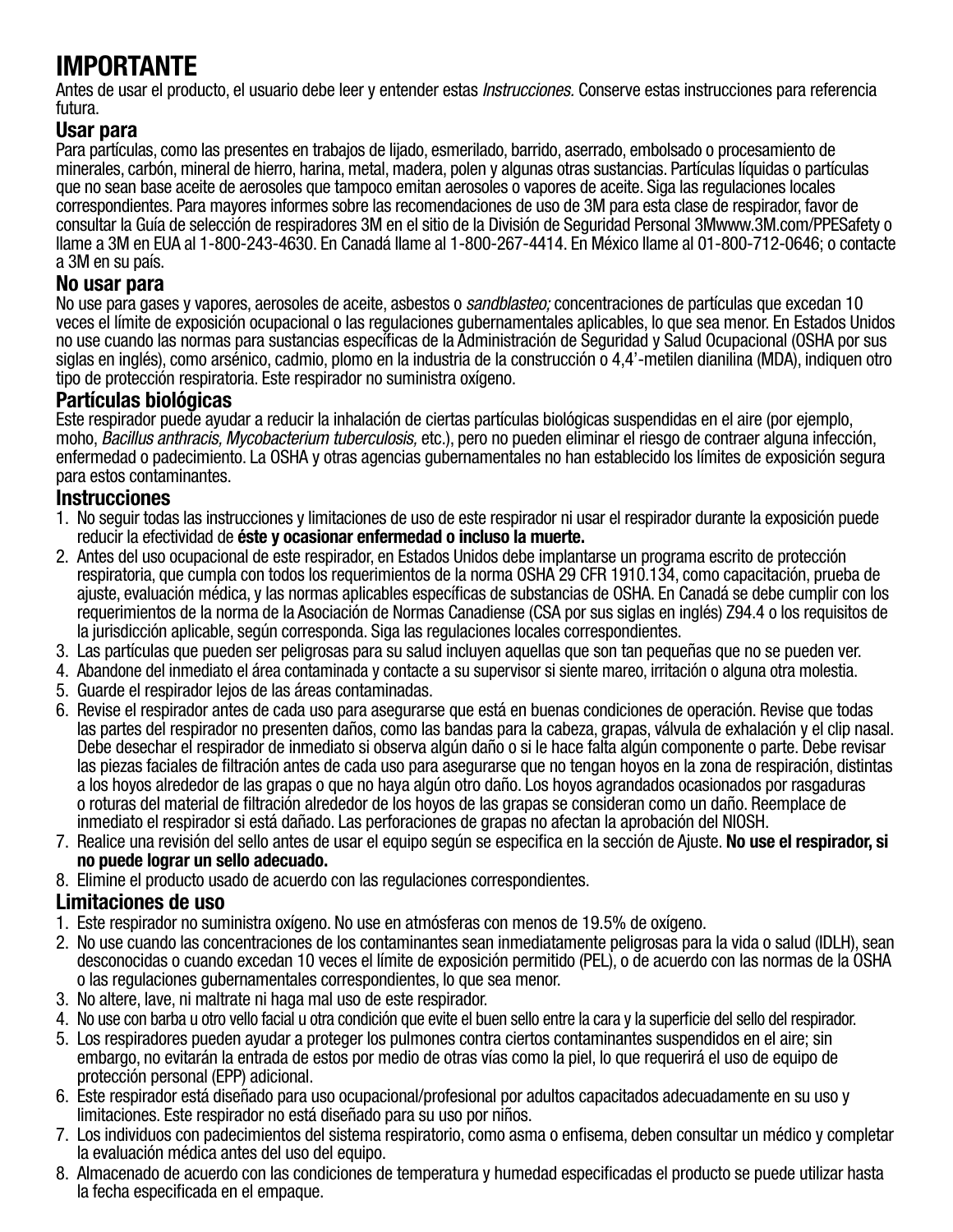#### Condiciones de almacenamiento y vida útil

Antes de su uso, almacene los respiradores en el empaque original, lejos de áreas contaminadas, polvo, luz solar, temperaturas extremas, exceso de humedad y químicos dañinos. Almacenado de acuerdo con las condiciones de temperatura y humedad especificadas el producto se puede utilizar hasta la fecha especificada en el empaque. Antes de utilizar el producto verifíquelo y realice una prueba del sello como se indica en las *Instrucciones.* No use el respirador, si no puede lograr un sello adecuado.



Fin de vida de anaquel

Use los respiradores antes de la fecha "usar hasta", especificada en el empaque.



**+86˚F +30˚C** Rango de temperatura de almacenamiento  $-20\degree$ C (-4 $\degree$ F) a  $+30\degree$ C (+86 $\degree$ F).

**<80%**

Humedad relativa máxima de almacenamiento

#### $<$ 80% HR.

#### Limitación de tiempo de uso

Abandone de inmediato el área contaminada si el respirador se daña, se ensucia o si se dificulta la respiración, y reemplácelo.

#### PARA OBTENER MÁS INFORMACIÓN En Estados Unidos:



 $52 \cdot 70 \cdot 2152$ Información Técnica INDUSTRIAL 01.800.712.0646

Internet: www.3m.com.mx/saludocupacional O llame a 3M en su localidad.